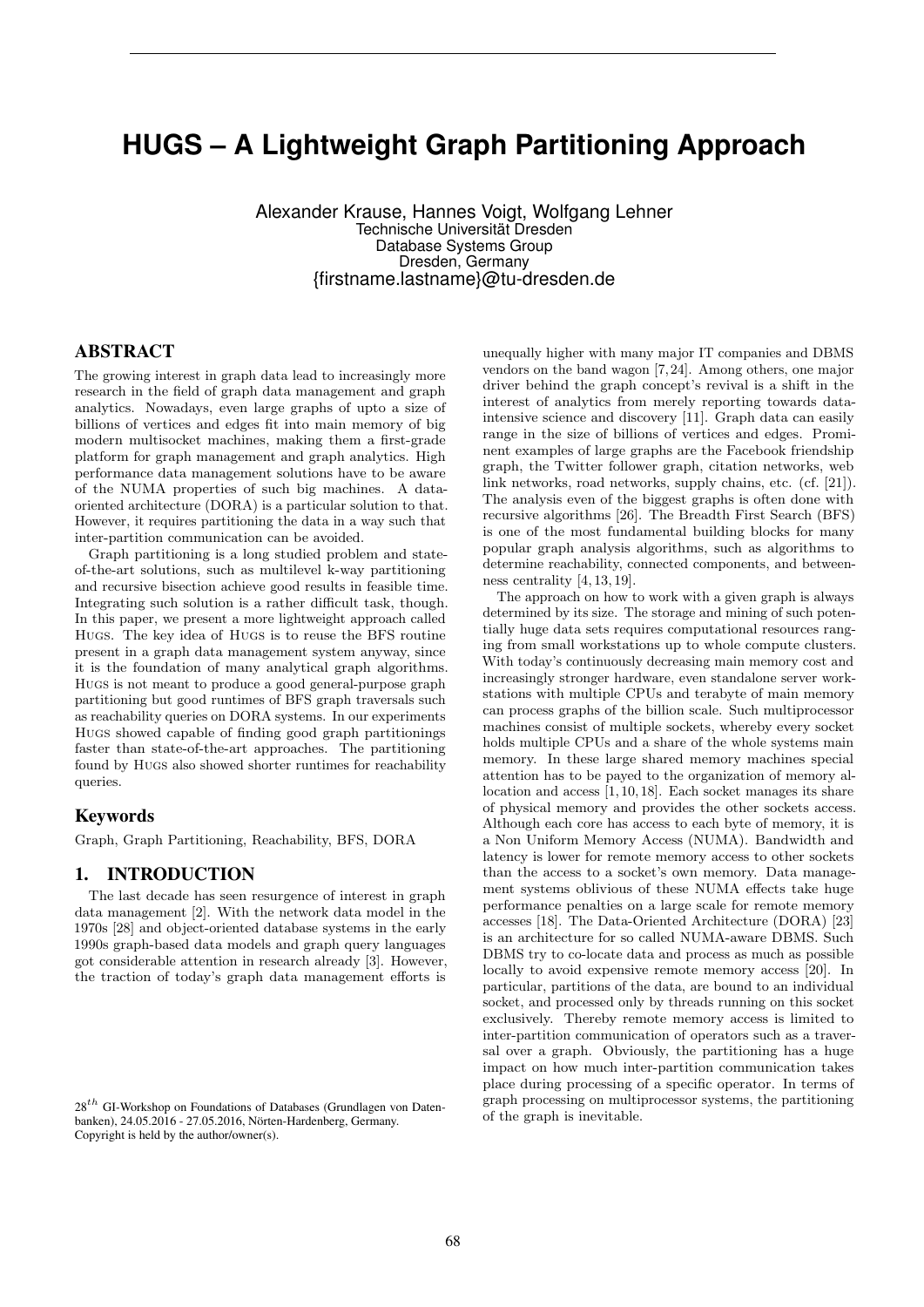Partitioning graphs is a well studied field [5]. The typical problem definition asks for the partitioning of a graph into k partitions so that the number of edges cut at partition borders is minimal. In this absolute form the problem is NP-hard. Over the years many heuristic algorithms have been developed that try to minimize edge cuts. Prominent examples are recursive bisection [14] and multilevel k-way partitioning [16]. By exploiting the graphs topology, these general purpose algorithms find good and useful partitionings in many real world scenarios in feasible time. However, the resulting partitions are not optimized for BFS-based analyses on a multiprocessor system.

In this paper we propose a novel lightweight graph partitioning approach called Hugs. Hugs determines graph partitioning with the help of BFS traversals starting from high-degree vertices. As we reuse the BFS traversal operations, which are available in graph data management system anyway, Hugs only needs minor additions to work with common graph systems. In contrast to the general purpose partitions of current graph partitioning approaches, Hugs exclusively aims at a partitioning scheme good for the speedup of BFS-based reachability queries in a NUMA setting. Hugs offers two advantages. First, it provides a suitable partitioning for BFS-based analyses and second, its lightweight design allows an easy integration into standard graph systems. In our experimental evaluations Hugs exhibits partitioning speed and partitioning quality for reachability queries comparable to the state-of-the-art algorithms. Hence, Hugs offers a significantly easier to implement, lightweight alternative to state-of-the-art graph partitioning algorithms for graph data management system.

In the remainder of the paper we first describe the DORAbased database infrastructure which we are targeting at (Section 2) and detail on the graph partitioning problem as well as state-of-the-art graph partitioning algorithms (Section 3). We continue with presenting our lightweight partitioning approach Hugs (Section 4) and the experimental evaluation (Section 5). Finally, we discuss related work (Section 6) and conclude the paper (Section 7).

### 2. PROBLEM STATEMENT

As described in the previous section, we want to optimize BFS-based graph analytics for NUMA affected multiprocessor systems. Since DORA is well tailored for the NUMA effect, it is predestined for exploiting locality in graph analysis on a NUMA system.

For most systems, execution threads or transactions are the central point of view, one does also say thread-to-transaction assignment. Transactions need to be globally synchronized and locks and latches need to be implemented, in order to prevent the system from anomalies, such as concurrent writings to the same data record. In a DORA system, where the thread-to-data assignment holds, no specific locks are needed [23]. Inside a database system based on DORA, each processing unit of the NUMA system represents a worker [20]. During computations, the worker should never switch its affinity to another physical processing unit on another socket, since this would introduce additional messaging overhead. Every worker is assigned with one or multiple data partitions of the whole data set. This approach holds, regardless if the system stores graph or relational data. One advantage of this architecture lies in the implied parallelism of the system. When a transaction needs to access data from multiple parti-



Figure 1: Communication between workers

tions, e.g. for a join, every worker can independently prepare sub-results for its available data partitions. Once these local computations have been concluded, requests to other units can be made for fetching possible join partners. As every worker is solely working on its own partitions, no further protection for the data partitions needs to be considered.

Cross-partition operations require communication between the actual workers. This effect occurs, if e.g. a traversal operation accesses a part of the graph, which is stored in another partition than it is currently running in. For this purpose, the system needs to provide an asynchronous, highthroughput message passing layer that allows to hand over a task to another worker. For instance, when a traversal query reaches a border vertex inside a partition of one worker and the neighbor of this vertex resides in one partition of another worker, a message with the current search status and the target vertex will be sent to the second worker, asking to resume the search from this point on. This process is illustrated in Figure 1.

As the message passing layer is aware of the partition assignments, it will directly send messages to the required workers [20]. Every message constitutes a remote memory access, which extends to any NUMA system. Assuming a balanced utilization of all sockets, a low number of messages typically reduces the total runtime of a given workload. Obviously, the partitioning of the graph has significant influence on how many message will have to be sent for a given traversal.

When performing a BFS, the search starts from one specific vertex. Then, all its subsequent neighbors will be visited following the edge direction. Undeniable, the BFS will eventually reach a partitions border, which leads to communication overhead. There are two scenarios to consider. (1) Staying as long in the current partition as possible to avoid any communication at all and (2) reaching partition boundaries as fast as possible in order to exploit the system inherent parallelism to the maximum. The effectiveness of either strategy is dependent on the current system load. If other workers are highly utilized, completely searching through the current partition before notifying others may produce a better runtime behavior than sending messages to other workers as soon as a border vertex has been found. However, if the system is in an idle state, the total opposite is needed. Residing in the current partition as long as possible would completely underutilize the system ressources. Therefore,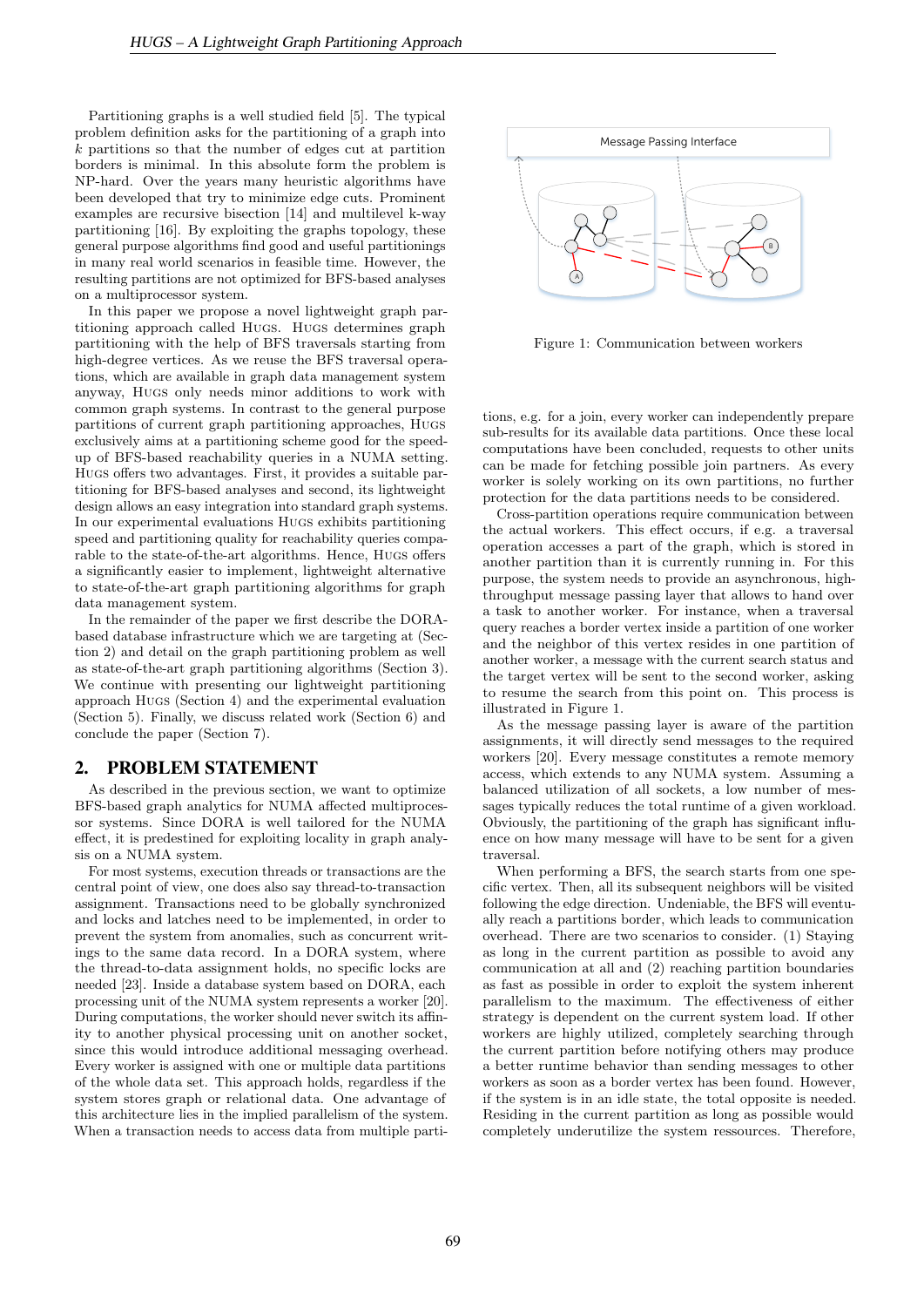

Figure 2: Multilevel k-Way partitioning scheme from  $[16]$ 

sending as much messages as possible to other workers can only increase the query performance.

#### **Mi** ∠ **Ei** and an of an open the vertices that are incident of the matching of the matching. In this matching of the matching. In this matching of the matching. In this matching of the matching. In this matching of the m 3. CLASSICAL GRAPH PARTITIONING **3.**

In this work we are considering a graph  $G = (V, E)$ , where  $v \in V$  is a vertex in G and  $(v_i, v_j) \in E$  with  $E \subseteq (V \times V)$ is an edge from  $v_i$  to  $v_j$ . We are only considering lossless the weights of vertices v and *u*, and the edges incident on w is set equal to the union of the edges incident on v and partitionings into disjoint partitions  $P_1, P_2, ..., P_n \subseteq V$  with  $P_i \cap P_j = \emptyset$  for all  $i \neq j$  and  $i, j \in [1, n]$  as well as  $\bigcup_i P_i = V$ .

The Graph Partitioning Problem (GPP) is well studied. Dividing a graph G into k partitions of balanced size, is known to be NP-complete [12]. Practically feasible solutions  $\frac{1}{\sqrt{17}}$  matchings can be computed in different ways  $\frac{17}{\sqrt{17}}$ . The matching greatly greatly greatly greatly greatly greatly greatly greatly greatly greatly greatly greatly greatly greatly greatly greatly greatl have been developed for tackling the GPP. One of them is the yet most successful multilevel partitioning [5]. Multilevel strategy. It consists of three stages in which multiple methods can only solve the problem heuristically. Many approaches partitioning itself is no actual algorithm, rather a heuristical can be applied. The three stages are (1) coarsening the input graph, (2) finding a partitioning for the coarsened graph and (3) uncoarsening the partitioning back to the granularity of the input graph (cf. Figure 2). Basically, the idea is to do the actual partitioning only on graph sizes where complexity of the partitioning problem is bearable. The coarsening is done by combining multiple vertices into one abstract vertex. Edges are coarsened likewise by maintaining the graphs topology as well as possible. Typically, the coarsening is repeated until the graph is small enough (a few hundreds of vertices). On this very small graph even expensive partitioning algorithms can be applied without much runtime burden. Finally, the uncoarsening iteratively unpacks the abstract vertex. After each uncoarsening a refinement procedure optimizes the partitioning of the now finer grained graph. Since the refinement steps start from an already well partitioned base, the added overhead remains small.

There are two approaches for multilevel partitioning, namely k-way [16] and recursive bisection [14]. The main difference for both methods resides in the second phase. Multilevel k-way partitioning aims to partition the graph into  $k$  partitions directly. While recursive bisection recursively divides the graph and the resulting subgraphs into two partitions, until the final number of partitions is reached. Both



Figure 3: Partitions resulting from Hugs

require graphs to be undirected, since these approaches aim to reduce the edges cut between partitions.

In the rest of this section we briefly describe the multilevel algorithm. The multiplevel algorithm  $\mathcal{A}$ the original graph *G*<sup>0</sup> = (*V*0, *E*0) such that |*Vi*| > |*Vi*<sup>+</sup>1|. Graph *Gi*<sup>+</sup><sup>1</sup> is constructed from *Gi* by finding a maximal For BFS-based analytics, these partitionings will not be optimal. As undirected graphs can always be traversed in any direction along every edge, none of the vertices can become a dead end, as long as it is part of more than one edge. For directed graphs however, any vertex could represent a sink, i.e. when there are only ingoing edges from other vertices. This key characteristic has to be considered when partitioning directed graphs, especially for BFS-based queries.

## 4. HUGS – HUB-CENTERED GRAPH PAR-TITIONING

We claim, that partitioning a graph with a BFS-based approach will increase the performance of BFS-based queries. The idea behind our novel graph partitioning method is, that many paths between two vertices will make use of high degree vertices. Additionally, geometrical patterns like triangles or chains are likely to pass through these nodes. Therefore, centering the partitioning around hubs of the graph should create partitions, which provide sufficient locality for certain queries. The resulting partition will most likely represent the structure which would be created when performing a BFS on the graph. Having the partition equally structured as the search tree itself should lead to a significant synergy between both.

Hugs is a lightweight BFS-based graph partitioning approach. As many graph systems almost always implement a version of BFS, this implementation can be reused with slight modifications. In contrast to the multilevel partitioning methods, Hugs considers the whole graph without coarsening it. Its heuristic is based on centering the partitions around so called hubs in the graph. A hub is a vertex with a high degree, i.e. it has many incoming and outgoing edges. The intuition behind this heuristic is that hubs, because of the many incoming and outgoing edges, are most likely part of many paths in the graph – and particularily of paths in the neighborhood of hubs. Essentially, Hugs runs BFSs starting from these hubs to determine the partitions. The order in which the vertices are relaxed during the BFS determines the partitioning time as well as the partitioning quality.

Algorithm 1 shows Hugs' partitioning procedure. A set of hubs  $H$  is maintainted besides the base data.  $H$  descendingly lists the vertices h with a top- $(k \cdot n)$  degree  $deg(h)$ , where  $k \in \mathbb{N}^+ \wedge k \cdot n \ll |V|$ . We define the degree  $deg(v)$  of a vertex v as  $deg(v) = |K(v)|$  where  $K(v) = \{w \mid (v, w) \in E \vee (w, v) \in E\}$  is the neighborhood of v. Initially, Hugs adds  $k$  of the top-n hubs and their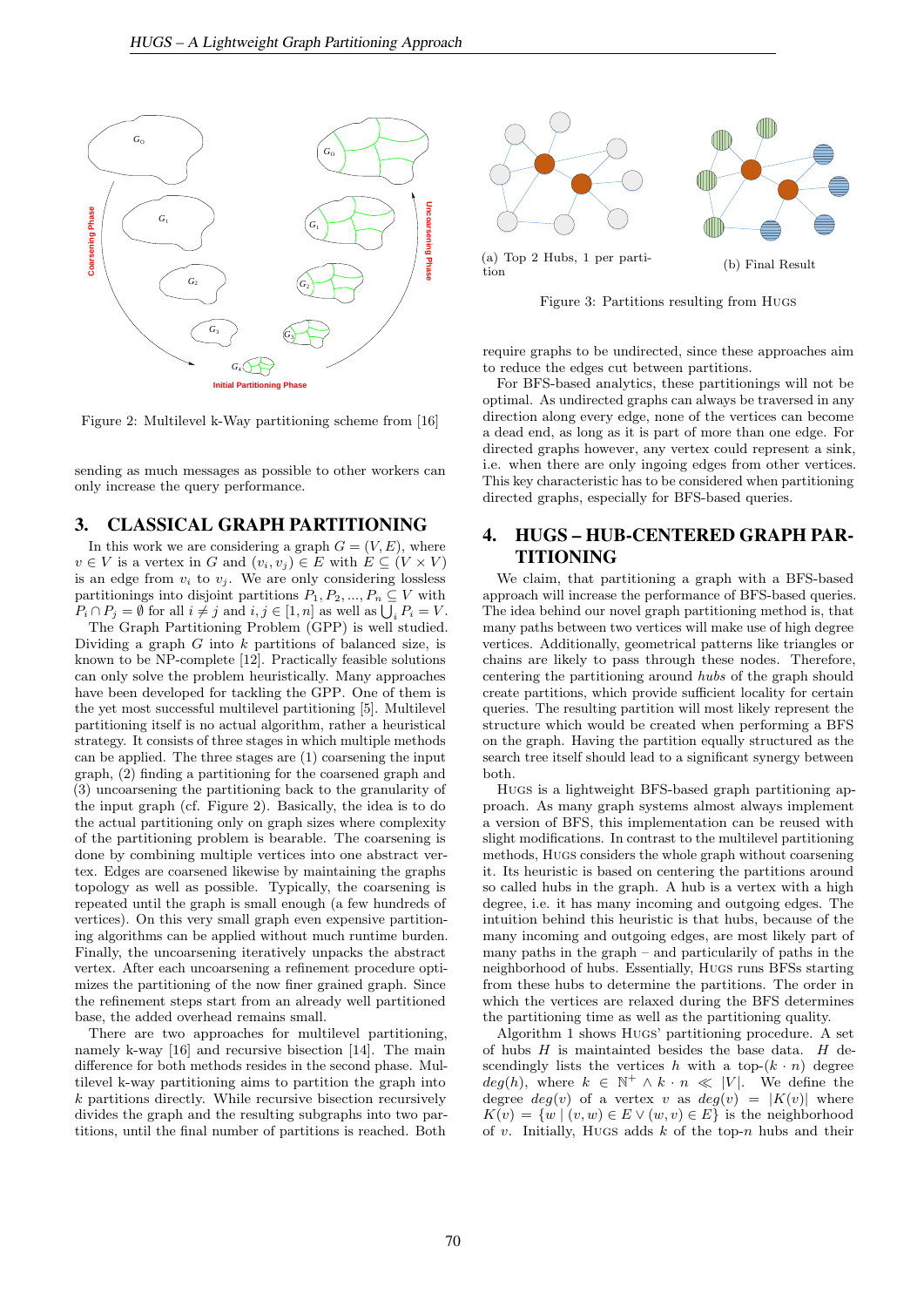Algorithm 1 HUGS

1:  $H \leftarrow A$  Set of Hubs 2:  $P_i \leftarrow A$  Partition 3:  $N \leftarrow A$  list of partition candidates 4: for all  $P_i$  do 5: Add k of hubs in H as root hubs to  $P_i$ 6: Add the neighbors of the root hubs to  $P_i$ 7: while  $P_i$  not full do 8: for all  $v \in P_i$  do 9: for all  $u \in K(i)$ 9: **for all**  $u \in K(v) \wedge u$  not visited **do** 10: **Set** *u* visited Set  $u$  visited 11:  $deg_{P_i}(u) = |K(u) \cap P_i|$ 12:  $N \leftarrow N \cup \{u\}$ <br>13: end for end for 14: end for 15: Order N by  $\frac{deg_{P_i}(u)}{deg(u)}$  $deg(u)$ 16: Add top-t of N to  $P_i$  and remove from N 17: Set  $N \setminus P_i$  unvisited<br>18: **end while** end while 19: end for 20: Add unreachable nodes to the smallest partition

direct neighbors to each partition (line 5–6). We refer to these  $k$  top-n hubs as the root hubs of the partition. In each BFS step, Hugs does not add all newly explored vertices to the current partition. Instead, it determines for each newly explored vertex u the ratio of its neighbors in the current partition  $deg_{P_i}(u)$  and all its neighbors  $deg(u)$  (line 8-15). The ratio is a heuristical local measure how close the vertex is to the current partition. Newly explored vertices with a top- $t$  ratio are added to the partition (line 16).

There are two parameters to steer the performance of Hugs: the number of root hubs  $k$  and the maximum growth rate t. Starting with only one root hub creates a partition which is coherent but Hugs needs more BFS steps to fill the partition. Multiple root hubs result in a partition consisting of a scattered number of sub areas in the graph which usually results in faster partitioning time but yields less quality. A higher growth rate means that more of the explorer vertices are added to the partition, which drastically reduces the partitioning time but yields less quality, since many low ranked vertices are added to the partition as well.

Figure 3 illustrates the whole process for  $n = 2$  partitions and serves as an example. First, the two vertices with the highest degree in the graph are selected, as shown in Figure 3(a). Starting from the vertex with the higher degree, all neighbors will be scanned and added to its partition. If the maximum number of vertices for this specific partition has been reached, the BFS will terminate. Otherwise the search continues with the neighborhood sets of the already selected vertices. The same procedure is analoguesly applied to the second hub.

Hugs provides two advantages. The first advantage applies to the optimized partitioning. Creating synergies between the data partitioning and the search routine increases query performance. Second, through reusing existing implementations of BFS, Hugs is lightweight and easy to implement. However, a drawback of our method can result from the graphs topology. If the highest degree vertices are all located in each others neighborhood set, the algorithm may produce imbalanced results.

### 5. EVALUATION

To show the benefit of our novel and lightweight graph partitioning approach, we conducted a series of experiments for testing a prototypical implementation of Hugs. As data we used two directed graphs taken from the online graph data collection of SNAP [21]. The first graph is the Wikivote graph. It represents the voting behaviour of users, who had to elect new moderators. It is a rather small graph with 7115 vertices and 103689 edges. The second graph is the Stanford web graph, which represents the structure of the Stanford University website with 281903 vertices and 2312497 edges. Every edge represents a hyperlink between two webpages.

As for our test setting, we partitioned every graph and measured different statistics. For the multilevel k-Way partitioning and recursive bisection algorithms, we used the METIS library [17]. Additionally we also used a random partitioning as a baseline. For every partitioning appraoch we measured the runtime of the partitioning algorithm as well as the runtime of the ten random reachability queries. All tests have been performed using a workstation with an AMD Opteron 6274 CPU and 64 GB of main memory. Because of its significantly longer query runtime, the performance of the random partitioning was considerably worse than all other approaches. Therefore we omited its runtimes from the corresponding figures. In order to maintain comparability and to avoid hidden latencies, we performed the testing sequentially and measured the query time spent per partition. Since Hugs outperforms its competitors in a sequential environment, it is obvious that a DORA system would also show better performance values for Hugs compared to multilevel k-Way and recursive bisection.

Figure 4 and 5 show the partitioning times of Hugs compared to multilevel k-Way and recursive bisection. For Wikivote, Hugs outperforms both approaches due to its reduced effort in creating topologically balanced partitions. For Stanford, Hugs struggles with a smaller number of partitions. A full BFS with continuous ranking of all neighbors of the partition leads to longer partitioning times. With a growing number of partitions, Hugs' partitioning time drops a bit while the k-Way partitioning and recursive bisection algorithms take considerably longer. For DORA systems, which aim at large multiple socket server machines, partitionings into eight and more partitions are the relevant scenarios. Here, Hugs consistently outperforms its competitors.

For query runtime tests, we selected ten pairs of random vertices in the graph. These pairs were fixed for all partitioning approaches as well as for every number of partitions. The reachability traversal is implemented as BFS as well. Starting from the source node of the reachability request, the search procedure starts forward directed. As explained in Section 2, our data is stored on one specific worker. Therefore, we try to find the target vertex in the root partition. When the BFS reaches an inter-partition edge, the worker with the partition containing the targeted vertex will be notified and immediately starts his own search procedure. When multiple vertices have an inter-partition edge to the same target partition, these targeted vertices will be queued with the corresponding worker. If those vertices are already visited from the current or already terminated search, no additional search will be scheduled. The procedure terminates, when one of the workers finds a path from a border vertex to the target vertex. This experiments represent the first of the two scenarios explained at the end of Section 2.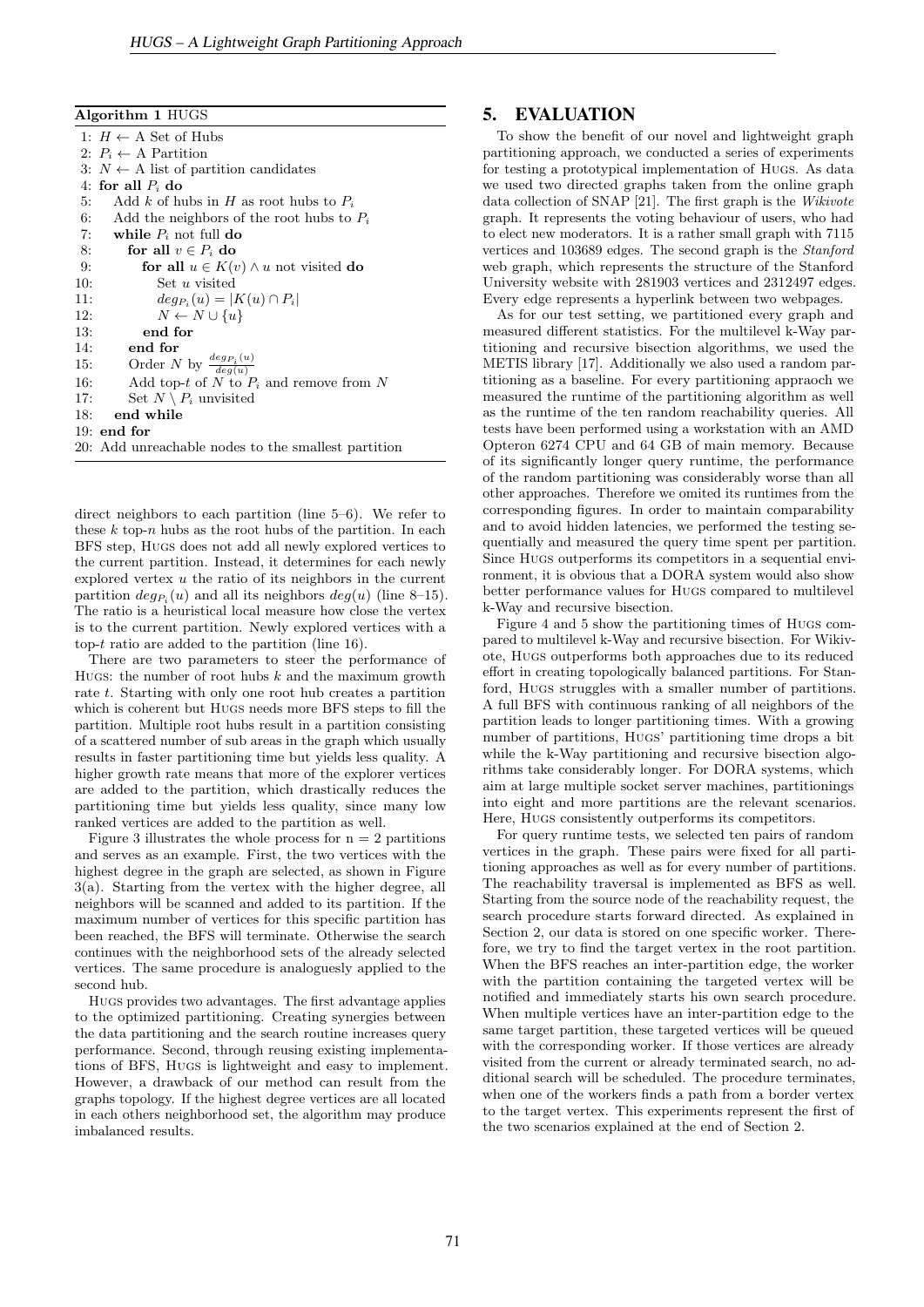

Figure 4: Partitioning times for the Wikivote Graph



Figure 5: Partitioning times for the Stanford Graph

The runtimes of the reachability queries are displayed in Figures 6 and 7. The small Wikivote graph shows, that a search based on Hugs provides consistently faster answers. The topological partitionings of k-Way partitioning and recursive bisection tend to introduce more overhead for a BFSbased search. Since the partitioning and search scheme are both BFS-based, they can synergize and yield good performance values, compared to the two other approaches.

### 6. RELATED WORK

Many works aim at improving graph partitioning algorithms themselves. Karypis and Kumar [15] are improving the multilevel partitioning approach by parallelizing multiple steps. At first, the bisection of the subgraphs is performed by two processors. The resulting partitions are to be bisected as well. This workload is also split up for multiple processors. The authors refer to these techniques as parallelism in the recursive and in the bisection step. Hugs is designed as a single threaded BFS-like partitioning. Slota, Rajamanickam and Madduri show, that the BFS itself can be parallelized [27].

Ding et al. are discussing a min-max cut problem for data clustering [6]. The authors claim that they achieve a balanced partitioning with maximizing the similarity between vertices in the same partition. In contrast the similarity or association to vertices of other partitions is to be minimized. Other approaches like normalized cut or ratio cut are said to be less efficient. Generally speaking, this approach seeks to cluster identities, with high similarity and thus partitions the graph on a logical level. In contrast, Hugs partitions the



Figure 6: Reachability runtimes for the Wikivote Graph



Figure 7: Reachability runtimes for the Stanford Graph

graph on a topological level. We exploit the fact, that high degree vertices are most likely to be visited, when searching connections between two vertices.

A different field of applications is to model problems as graphs and apply partitioning algorithms on it to simplify computations on this data. Fern and Brodley use multilevel graph partitioning to solve the cluster ensemble problem [8]. They map the datapoints to vertices and partition them according to their similarity, which is used as an edge weight.

Gilbert and Zmijewski show, that using the Kernighan Lin Algorithm [22] can improve the performance of message passing multiprocessor systems, like the hypercube [9]. Similar to our work, the ultimate goal is to reduce communication overhead between the workers. As our method is based on BFS only, it will most likely not produce optimal partitionings with a minimal edge cut. Yet we produce highly localized partitions, which reduce the communication overhead of BFS-based reachability queries.

Schloegel, Karypis and Kumar [25] as well as [29] use graph partitioning for exploiting parallelism on meshes, which are often the basis of scientific calculations. Meshes can consist of massive amount of data and therefore don't fit into a single machines main memory. Since scientific calculations often refer to incremental updates of neighboring nodes, we assume that Hugs could be applied to this field as well.

#### 7. CONCLUSIONS AND FUTURE WORK

We presented Hugs, a lightweight, BFS-based graph partitioning algorithm. Hugs is meant for partitioning graph data